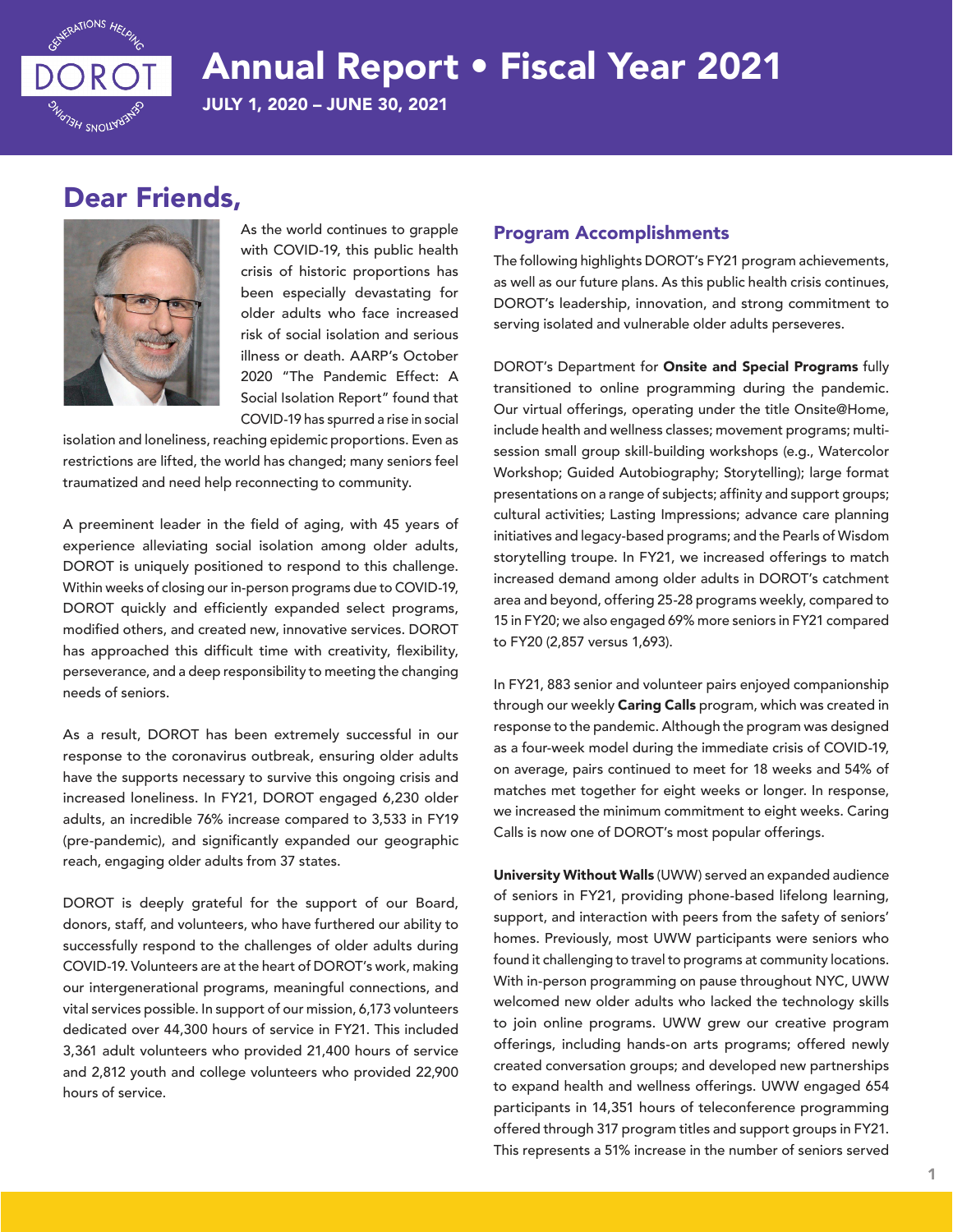

and a 66% increase in titles and support groups compared to FY19, the pre-pandemic period.

Through our new Vaccine Assistance program, DOROT made outreach calls to 3,706 older adults to ensure they had access to resources and information about COVID-19 vaccines and to provide assistance when vaccine appointments were difficult to secure. The agency also held two Zoom programs to provide educational information about the safety and importance of vaccines and created a dedicated resource page (https:// dorotusa.org/covid-vaccine-resources).

To help bridge the digital gap, DOROT's Tech Coaching program provided the remote support older adults needed to stay connected with their communities. DOROT's volunteer tech coaches and college and teen interns were trained on best practices for guiding late technology adopters remotely. We focused on helping older adults join DOROT's new online Zoom programming. We also revised our step-by-step tech guides for public use and shared them on our website for free downloading; 3,418 have been downloaded since the start of the pandemic, the majority for using Zoom (https://www.dorotusa.org/tech-guides). In FY21, 67 volunteers provided 913 tech coaching sessions lasting approximately one hour to 301 seniors, by phone or via Zoom.

Through Response Team, DOROT fields unique requests that cannot be accommodated through other programs. During FY21, DOROT modified this program to enable the volunteer corps to provide virtual and safe assistance to older adults. Overall, 127 volunteers helped 1,339 older adults by calling them and delivering gift bags for birthdays, reading program course catalogs to individuals with visual impairments, practicing foreign languages (which helps seniors maintain cognitive functioning and forestall memory loss), transcribing manuscripts and letters, and assisting with contact-free errands, such as bringing donations to thrift shops and collecting and returning library books.

Kosher Meals at Home (KMH) delivers weekly nutritious frozen kosher meals to home-based older adults who have difficulty shopping or cooking for themselves. At the start of the pandemic, many older adults who previously cooked and shopped for themselves were afraid of entering stores and followed public health warnings to stay home when New York City went into lockdown in mid-March 2020. At the same time, many senior service providers either reduced or closed their

programs. Recognizing the increase in food-insecure seniors, DOROT mobilized to expand KMH and significantly increased the number of older adults being served during this crisis. In FY21, KMH provided 48,820 meals to 288 seniors, representing 63% more meals and 39% more participants than in FY19.

During FY21, DOROT's Teen Internship Program meaningfully connected teens with older adults through friendly phone calls and intergenerational Zoom workshops that ranged from interactive games, creating art, book discussions, music and memories discussions, and much more. We offered five ongoing workshops in the fall and seven in the winter/spring semester, which more than doubled the number of interns and older adults engaged compared to FY20. Overall, 295 teen interns completed 2,787 volunteer hours, engaging 87 older adults. DOROT's College Internship Program also offered important opportunities for young people to develop professional skills and build confidence and leadership skills, while enriching the lives of seniors. We welcomed 44 college interns who completed 6,625 volunteer hours in FY21.

Package Deliveries offer seniors opportunities to socialize and connect with caring volunteers. With the safety of seniors and volunteers in mind, DOROT modified Package Deliveries to follow social distancing guidelines throughout the pandemic. After volunteers drop off care packages with seasonal treats to older adults' homes, the pairs connect over the phone. In FY21, we held four drop-off Package Deliveries. On average, 437 volunteers and 408 seniors participated in each Package Delivery. In FY22, we plan to offer Zoom orientation in advance of the program and will begin in-home visits for vaccinated seniors and volunteers.

For a second year, due to COVID-19, DOROT modified our Cemetery Visits program by remotely (via phone and Zoom) bringing together older adults to reflect on memories of their loved ones. Older adults shared remembrances and reflected on loss through poetry, prayer, and music.

Through Enhanced Services for Holocaust Survivors, 39 Holocaust survivors enjoyed virtual concerts and/or created Legacy Projects with the help of trained volunteers. Concerts were held every other week. Once every three concerts, participants were excited to receive delicious cookies from a wonderful local kosher bakery. For Legacy Projects, trained volunteers helped seniors reflect on their lives and transmit their wisdom and beliefs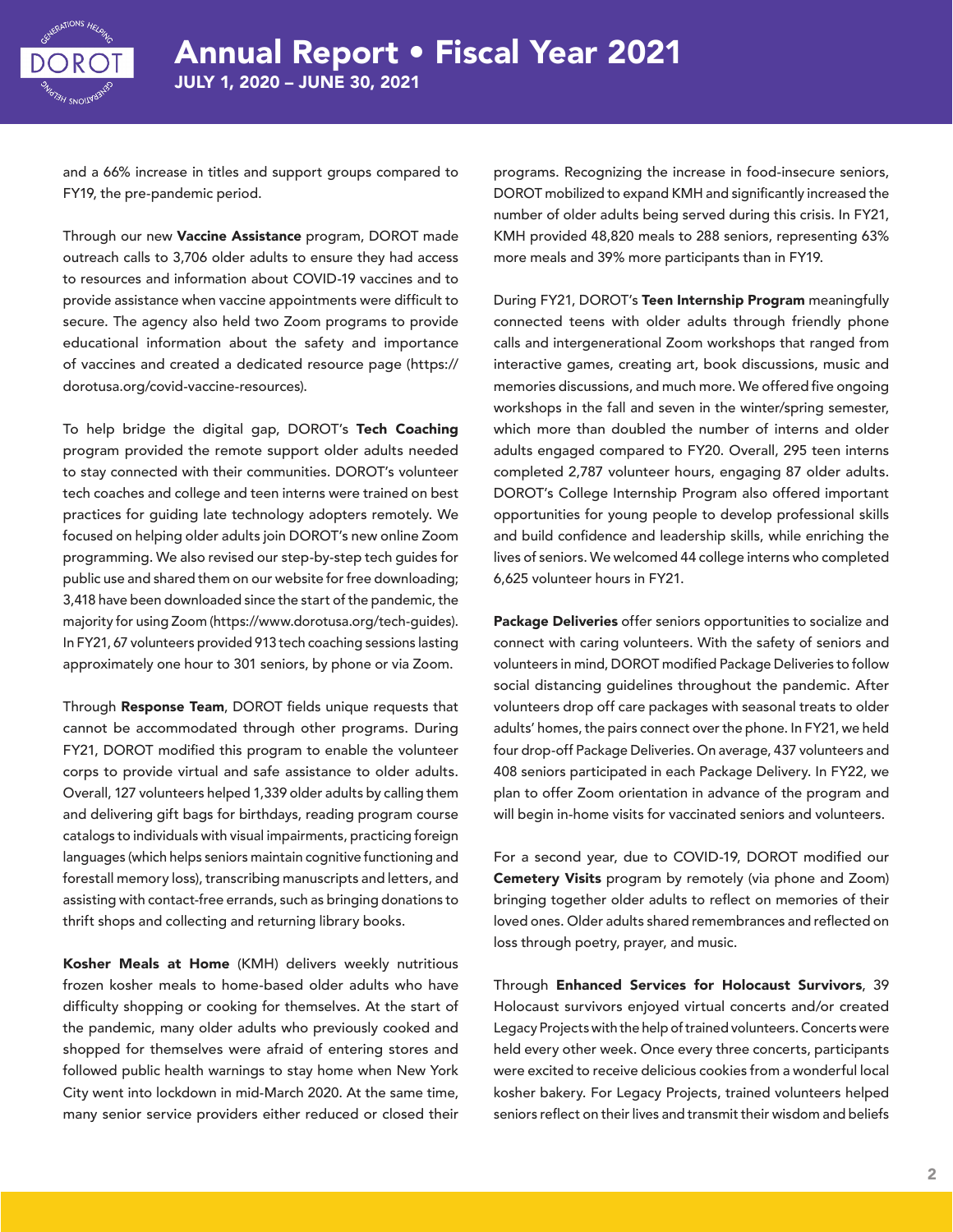

to younger generations by creating physical manifestations of their legacies (e.g., oral history projects, documentary films, or other multimedia accounts).

Older adults living in Westchester County have benefitted from DOROT Westchester programs for 16 years. In FY21, DOROT Westchester engaged 284 older adults and 333 volunteers. For the first time, in FY21 DOROT Westchester organized volunteerled telephone discussion groups specifically for Westchester seniors with topics including: current events, books, movies, and travel.

#### Program Changes

The Homelessness Prevention Program's (HPP) transitional residence remained open throughout the pandemic to ensure our clients have the material supports and social interactions needed to stay safe and make it through this time of increased challenge and vulnerability. In FY21, the HPP provided transitional housing to 15 homeless older adults and placed 10 residents into permanent homes. They also made 47 food distributions to Aftercare clients and began weekly Zoom calls with them to offer a sense of virtual community.

In August 2021, DOROT's Board of Directors and senior staff made the difficult decision to phase out the HPP over the following six months. DOROT remains committed to serving low-income, underserved, and other older adults at high risk of social isolation. DOROT's future goal is to significantly increase the number of individuals we can serve with a new and expansive initiative that will continue to assist the population that has historically been served by the HPP and Aftercare Program.

#### Looking Ahead

DOROT has learned the critical benefit of being flexible as we adapt and enhance our program models (remote, hybrid, onsite, and in-person) with a continued commitment to excellence. In

FY22, with the health and safety of older adults in mind, we intend to: reopen in-person programs in stages; offer hybrid programming; deepen our work with LGBTQ seniors; further our commitment to Diversity, Equity, and Inclusion; and initiate the first phase of our strategic plan refresh. We are grateful for the support of our Board, donors, staff, and volunteers as we move forward through the pandemic, remaining steadfast in our mission and to our constituents. Together, we will confront the rise in loneliness through vital programming that brings seniors together with peers and caring volunteers and connects them to critical services that improve their lives.

Sincerely,

Much-Meuro

Mark L. Meridy Executive Director

# DOROT

DOROT alleviates social isolation among older adults and provides services to help them live independently as valued members of the community. We serve the Jewish and wider community, bringing the generations together in a mutually beneficial partnership of elders, volunteers and of elders, volunteers and professionals. Our work provides an effective model for others. professionals. Our work provides an effective model for others.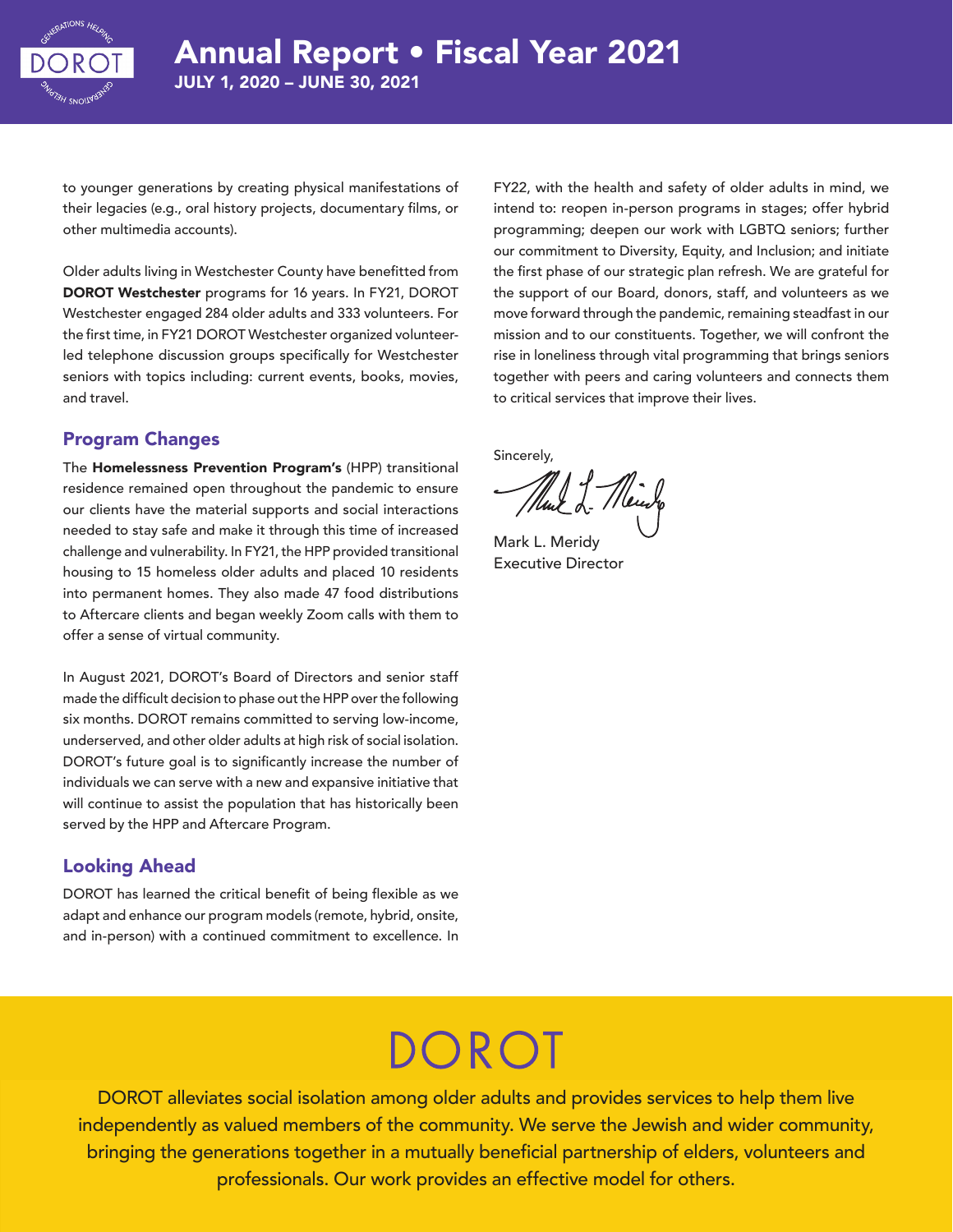

## Extract from Audited Financial Statements

| PUBLIC SUPPORT AND REVENUE |  |
|----------------------------|--|
|                            |  |

July 1, 2020 – June 30, 2021

#### EXPENSES  $\Box$

The above information was extracted from DOROT's June 30, 2021 financial statements, which are audited by Baker Tilly Virchow *Krause, LLP.*

Readers of this statement may obtain a copy of DOROT's audited financial statements from DOROT.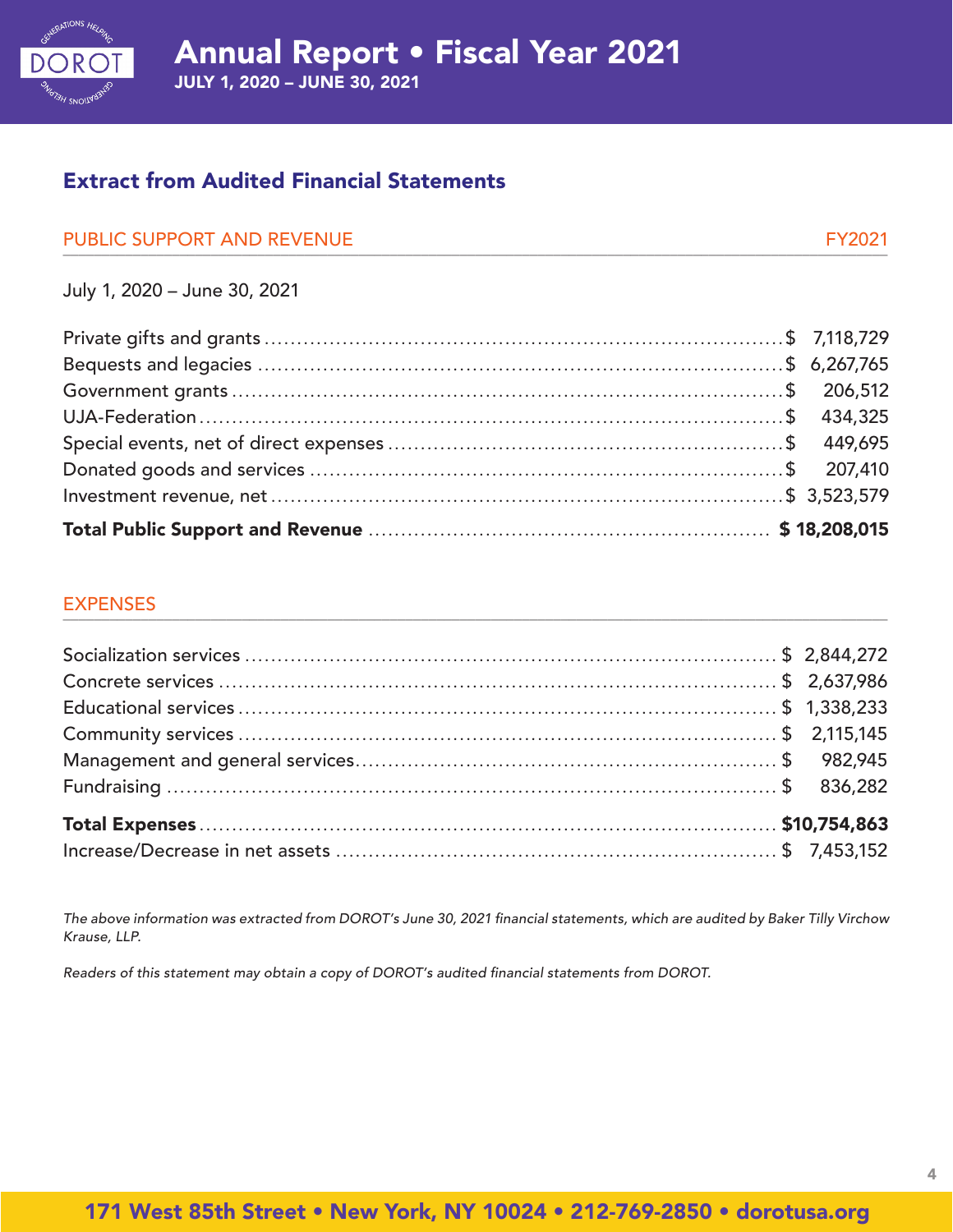

JULY 1, 2020 – JUNE 30, 2021

## Statements of Financial Position

| ASSETS AS OF JUNE 30, 2021                                 |  | 2021    |              | 2020         |
|------------------------------------------------------------|--|---------|--------------|--------------|
| <b>Current Assets:</b>                                     |  |         |              |              |
|                                                            |  |         | \$           | 1,598,618    |
|                                                            |  |         | \$           | 19,352,233   |
|                                                            |  | 698,120 | \$           | 1,863,299    |
|                                                            |  | 15,302  | \$           | 30,593       |
|                                                            |  | 194,365 | \$           | 126,001      |
|                                                            |  |         |              | \$22,970,744 |
|                                                            |  | 36,266  | \$           | 36,266       |
| Pledges and Grants Receivable, net of current portion \$   |  | 583,580 | \$           | 738,731      |
| Investments Restricted for Permanent Endowment\$ 6,198,794 |  |         | \$           | 1,198,794    |
|                                                            |  |         | \$           | 2,515,347    |
|                                                            |  |         | \$27,459,882 |              |
| <b>LIABILITIES AND NET ASSETS</b>                          |  |         |              |              |
| <b>Current Liabilities:</b>                                |  |         |              |              |
|                                                            |  | 466,155 | \$           | 254,805      |
|                                                            |  | 293,077 | \$           | 344,872      |
| Current portion of charitable gift annuities and trusts \$ |  | 23,448  | \$           | 26,581       |
|                                                            |  | 782,680 | \$           | 626,258      |
| Charitable Gift Annuities and Trusts, Long Term\$          |  | 71,895  | \$           | 81,360       |
|                                                            |  |         | \$           | 707,618      |
| <b>Net Assets:</b>                                         |  |         |              |              |
|                                                            |  |         | \$21,295,560 |              |
|                                                            |  |         | \$5,456,704  |              |
|                                                            |  |         |              | \$26,752,264 |
|                                                            |  |         |              | \$27,459,882 |